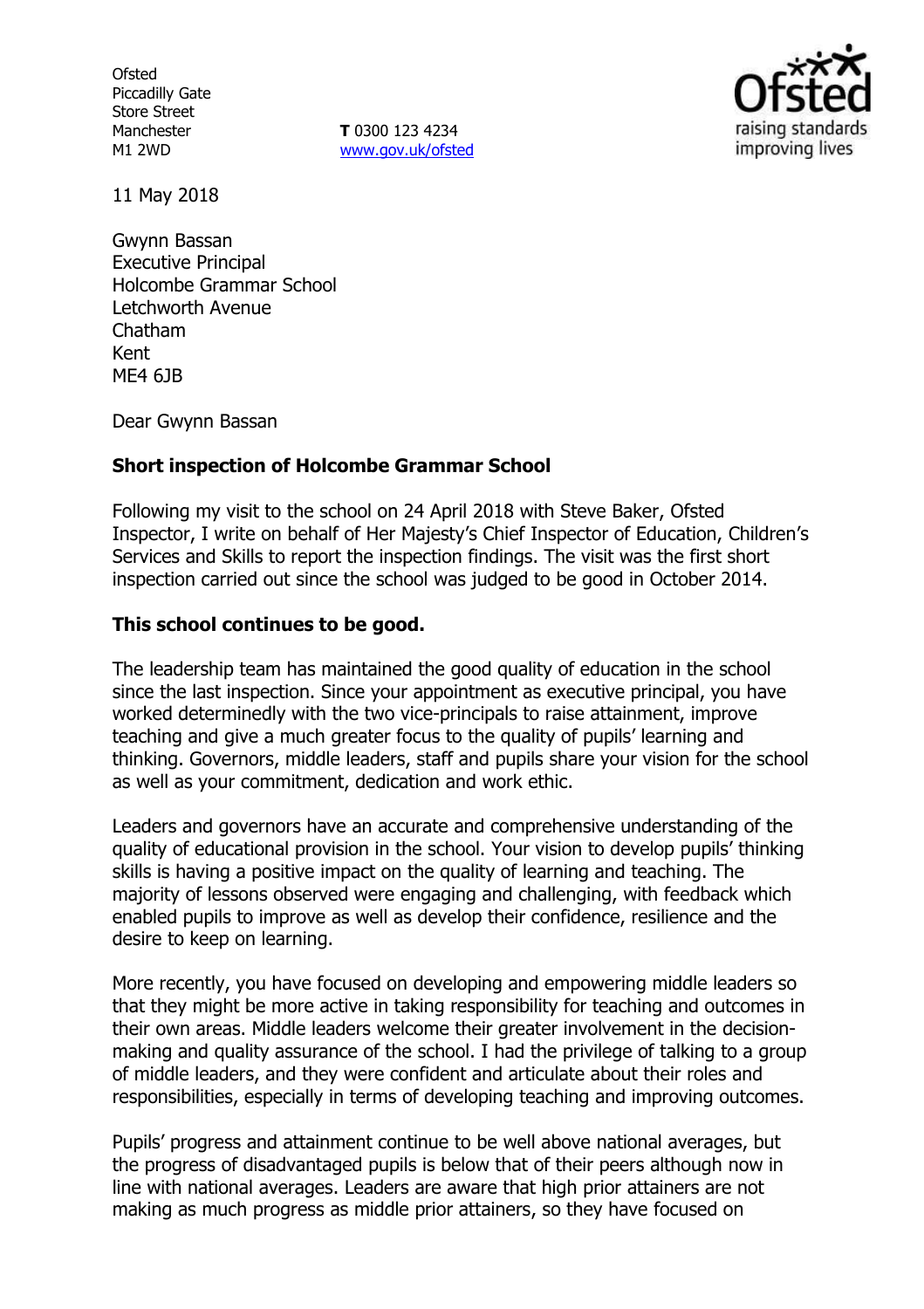

ensuring greater challenge in all lessons. Attainment and progress in the sixth form are similar to local and national averages, although the trend over time is one of improvement.

Your well-targeted and personally tailored professional development programme is having a positive impact on improving classroom practice and raising expectations. Inspectors identified particularly strong learning and progress in the core subjects. Leaders acknowledge that learning and progress in humanities are less secure. Learning walks confirmed teachers' strong subject knowledge and examination awareness, as well as their positive relationships and supportive interactions.

Your curriculum is appropriately adapted to the needs, abilities and interests of all pupils. A range of extra-curricular activities further promotes personal development and welfare. Form time and school assemblies are used to promote actively inclusive values such as democracy, individual liberty, the rule of law and an acceptance of those of different faiths and beliefs. The sixth-form curriculum provides an appropriate range of courses which is responsive to pupils' aptitudes and future needs, as evidenced through the high staying-on rates.

## **Safeguarding is effective.**

Leaders and governors have ensured that all safeguarding arrangements are fit for purpose and meet statutory requirements. The trust's safeguarding policy is very comprehensive and the single central record fully compliant and easy to follow. The staff training programme has ensured that all staff are familiar with child protection practices. Reporting procedures are well known, with regular safeguarding updates and frequent reminders to staff, pupils, parents and carers. Senior leaders and governors have received safer recruitment training, which informs the recruitment and selection of all new staff. Governors are knowledgeable about safeguarding requirements and engaged in ensuring that these are actively implemented.

The school's work to promote pupils' personal development and welfare is a priority. Pupils say that they feel safe and secure in the school. They are aware of different forms of bullying, including homophobic and racist bullying, and say that bullying is always challenged and dealt with firmly. Pupils spoke positively about the advice and support provided about online safety and the opportunities to talk about any worries or concerns. The large majority of parents who completed the online questionnaire Parent View agreed that their child was happy and well looked after. Most parents agreed that their child felt safe.

# **Inspection findings**

■ At the start of the inspection, three lines of enquiry were agreed with the executive principal and senior leaders at the school. The first line of enquiry asked whether outcomes were high enough for all pupils in all subjects across all phases. School documentation confirms that raising outcomes of all pupils has been an ongoing priority for the school. Leaders have been working particularly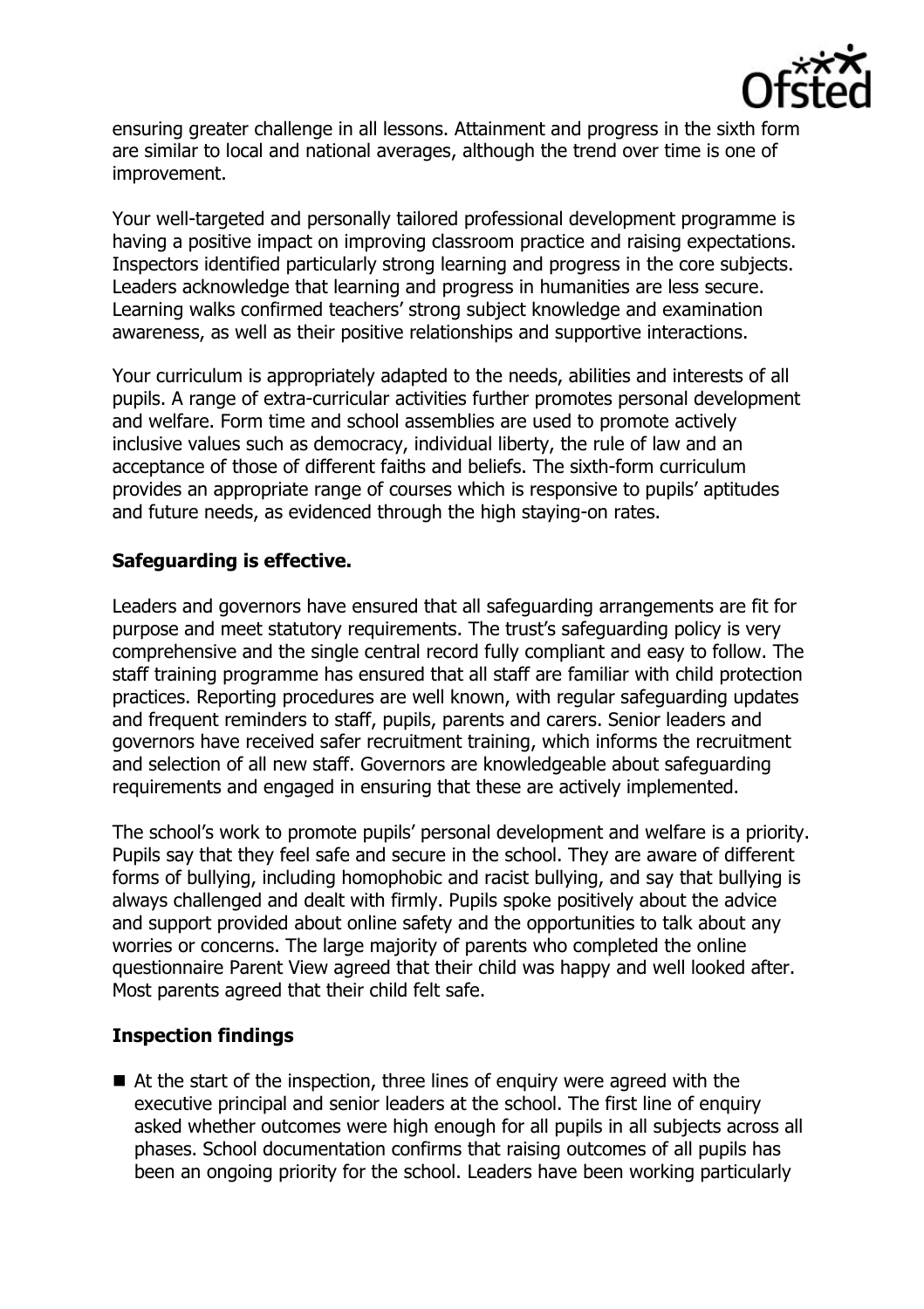

hard to improve the performance of disadvantaged pupils and high prior attainers, as well as outcomes in humanities and the sixth form.

- In the classroom, teachers are much more focused on disadvantaged pupils and higher-attaining pupils. Lessons observed confirmed that these pupils are known by the teacher and that their specific needs are recognised and addressed. Outcomes for disadvantaged pupils have risen dramatically, so that their progress is now similar to national averages. Outcomes for higher-attaining pupils are also improving as a result of the greater challenge offered and teachers' focus on developing pupils' thinking skills.
- $\blacksquare$  Progress in the sixth form continues to rise, as a result of better teaching and strong leadership. Staying-on rates from Year 11 are particularly high, although approximately one quarter of the pupils join the sixth form from other schools. The school has worked hard to ensure that these pupils are better inducted into the sixth form. Similarly, more rigorous quality assurance has identified where teaching is weaker and provided support to ensure improvement. This is particularly true in German, economics, geography and media studies.
- $\blacksquare$  The second line of enquiry concerned the quality and consistency of teaching, learning and assessment in meeting the needs of all pupils. Across the school, procedures for monitoring the quality of teaching, learning and assessment are regular and robust, with increased moderation opportunities to ensure consistency in expectations and judgements. Where teaching is identified as requiring improvement, tailored support is provided to secure a rapid and sustained improvement. Lesson observation data confirms that teaching is improving.
- The use of regular lesson observations, personalised professional development and ongoing support from other trust schools has contributed well to meeting the needs of all pupils in all subjects across all phases. Lessons observed confirm strong subject knowledge as well as high levels of teacher challenge and pupil engagement. The school's focus on developing pupils' literacy and thinking skills was especially evident, through the use of key words and a range of thinking strategies including circle maps and flow maps. In the humanities lessons observed and the work samples seen, this was much less evident.
- The third area of focus concerned the effectiveness of the leadership and governance of the school in addressing differences in outcomes, creating a culture of high expectations and developing an inspiring curriculum. Certainly, the recently appointed executive principal has a clear understanding of the school and its strengths and areas for improvement. He is ably supported by a hardworking senior leadership team and a knowledgeable governing board. In a relatively short time, leaders have improved teaching, raised expectations and ensured a greater focus on individual pupils through the use of data.
- Leaders have worked hard to develop the curriculum and ensure that schemes of work are challenging and developmental. Highlighting literacy and thinking skills has been appropriate in responding to pupils' relative weakness in communication, in order to develop resilience and determination in their learning. Leadership in the sixth form is particularly effective and, as a result, the quality of